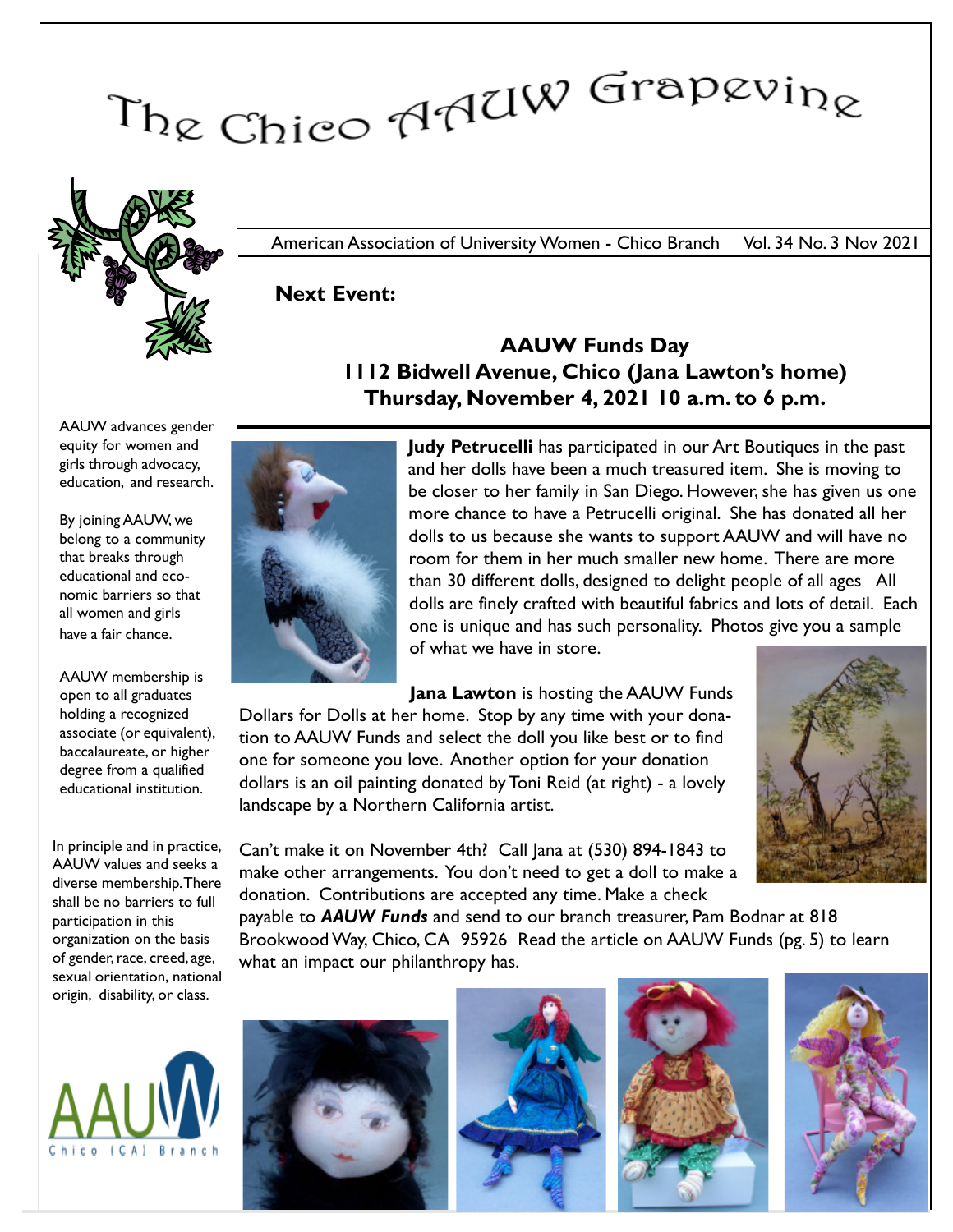# Message from the President

#### Branch Officers

President - Jan Britton Vice President - Sue Blizman Membership - Lyn Smith Finance - Pam Bodnar Secretary - Maria Elena Ramirez Newsletter Editor - Jana Lawton Public Policy - Carol Holzgrafe Tech Trek Coordinator - Joan Cleveland Technology - Helen Gesick Historian historian needed

> Hmmmm. I've been vaccinated, could I get in the party?



Dear members,

There will be no general meeting in November. Instead, we are busy planning for a branch holiday gathering on Saturday, December 4 from 3 to 5 p.m.

About the party: The party will be held at the spacious hall at St. John's Episcopal Church on Floral Avenue in Chico. Included will be food, beverages, music, and, most of all, fun and fellowship. Our December Grapevine will have more details but please save the date and plan to join us.

We want to be as safe as we can be at this meeting in the time of COVID-19. The Board decided that we would ask all attendees to show their vaccination cards and have temperature checks when they arrive.

Donations to Catalyst (Domestic Violence Services): Last year we helped two families to have a wonderful Christmas. Getting out of abusive relationships takes both courage and support and we were happy to be a small part of helping those families move forward, so we decided to do it again this year.

Joan Cleveland and Linda MacMichael have volunteered to coordinate this effort for the branch. They will be sending out the information to you about the families and their gift lists via email. Those who plan to attend our holiday party on December 4th can bring the unwrapped gifts there. Otherwise, we will let you know where to drop off the gifts. Don't wait too long to make your purchases after you receive the information on the gifts, especially if you like ordering from catalogs. You may have already noticed that distribution and mail services have been slower than usual.

The CSU, Chico Scholarship Update: This is the first year we have offered a \$1,500 scholarship to a graduate student in the teaching credential program. The scholarship recipient will be a future teacher in a single subject in a STEM (science, technology, engineering or math) field. We have already raised \$900. We need to fund the full \$1500 scholarship by December 31, 2021. Donations of any amount will be appreciated.

The last few months of the year seem to be the time when all non-profit organizations reach out for our donations and our branch is no exception. Give from the heart, give what you can afford, and support those who share your values. Have a wonderful Thanksgiving. We truly have so much to be thankful for as Americans. Safe travels to those leaving Chico and for those staying here, have a joyful day.

Jan Britton President, AAUW Chico Branch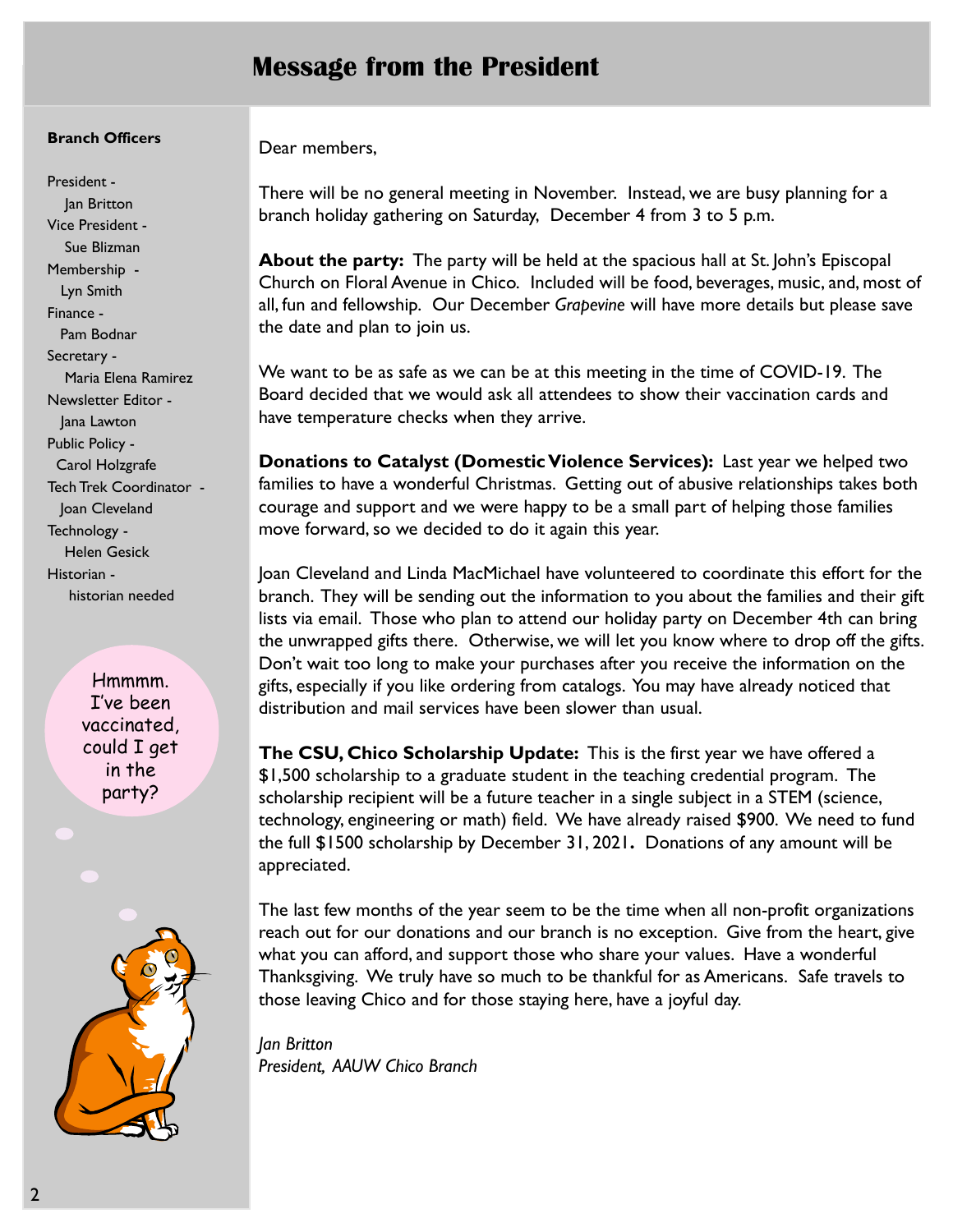# Member News and Notes

# NEW MEMBER!

Jeannie Trizzino 3091 Chico Avenue Chico, CA 95928-8229 (530) 570-2309 jtrizzino@gmail.com

# Help **Wanted**

The CHICO GRAPE-

VINE is published by the Chico Branch of AAUW. Items for inclusion can be mailed to Jana Lawton, newsletter editor, 1112 Bidwell Avenue, Chico, CA 95926 or e-mailed to jdlawton72@gmail.com (preferred)

Welcome to our newest member Jeannie Trizzino. Her contact information is listed at left so don't forget to add her to your most recent branch directory. Helen Gesick recently mailed a copy of the directory to each branch member. Let me know if you failed to receive one.

 If you know people who might want to become a member of the branch, pass on the contact information to me and I will follow up.

Lyn Smith, Membership Chair (530) 636-4984 or email to lindy\_48@yahoo.com

Member **Jana Lawton** is hosting her 4th annual Art Boutique on the weekend of December 11 /12. Held at the historic Bell ranch home place, it is your very own venue for beautiful hand-made goods created by local artists.An added benefit is the artists all donate a percentage of their proceeds to AAUW and our branch scholarship programs. The Boutique runs from 10 a.m. to 4 p.m. on Saturday and from noon to 4 p.m. on Sunday.



Volunteers are needed to greet guests and to help with the check out and payment. Shifts are 3 hours long. Contact Jana Lawton for more information and to sign up to help at jdlawton72@gmail.com or (530) 894-1843.

Hi book lovers, Our Friday book group has, unfortunately, lost some long time members, and we would love to have a couple of new AAUW book lovers to fill these empty chairs. We meet the  $4<sup>th</sup>$  Friday of the month (except Nov & Dec meet on the 3rd Friday to accommodate holidays) at 10:00 a.m. in the Woodoak clubhouse, 555 Vallombrosa Avenue. Our format is that everyone reads the monthly selection, with rotating members responsible to lead the discussion. We often have differing opinions, and I for one particularly enjoy the varying viewpoints. Severance Dolan, Coordinator, Friday Book Discussion Group

#### Tech Trek Update

As of now, AAUW California is planning for only in-person camps in summer 2022! There will likely be additional safety restrictions in place adhering to CDC, FDA, State and UC campus guidelines.

Karen Manelis, who has been named the new Program Director by AAUW California Tech Trek, provided this information in a recent Zoom meeting held for Branch Coordinators. Karen is a former AAUW California President, serving during the time Tech Trek was established.As supporters of Tech Trek, we can all look forward to a strong program for the future and past participants of our STEM camp. Joan Cleveland, Tech Trek Coordinator for Chico Branch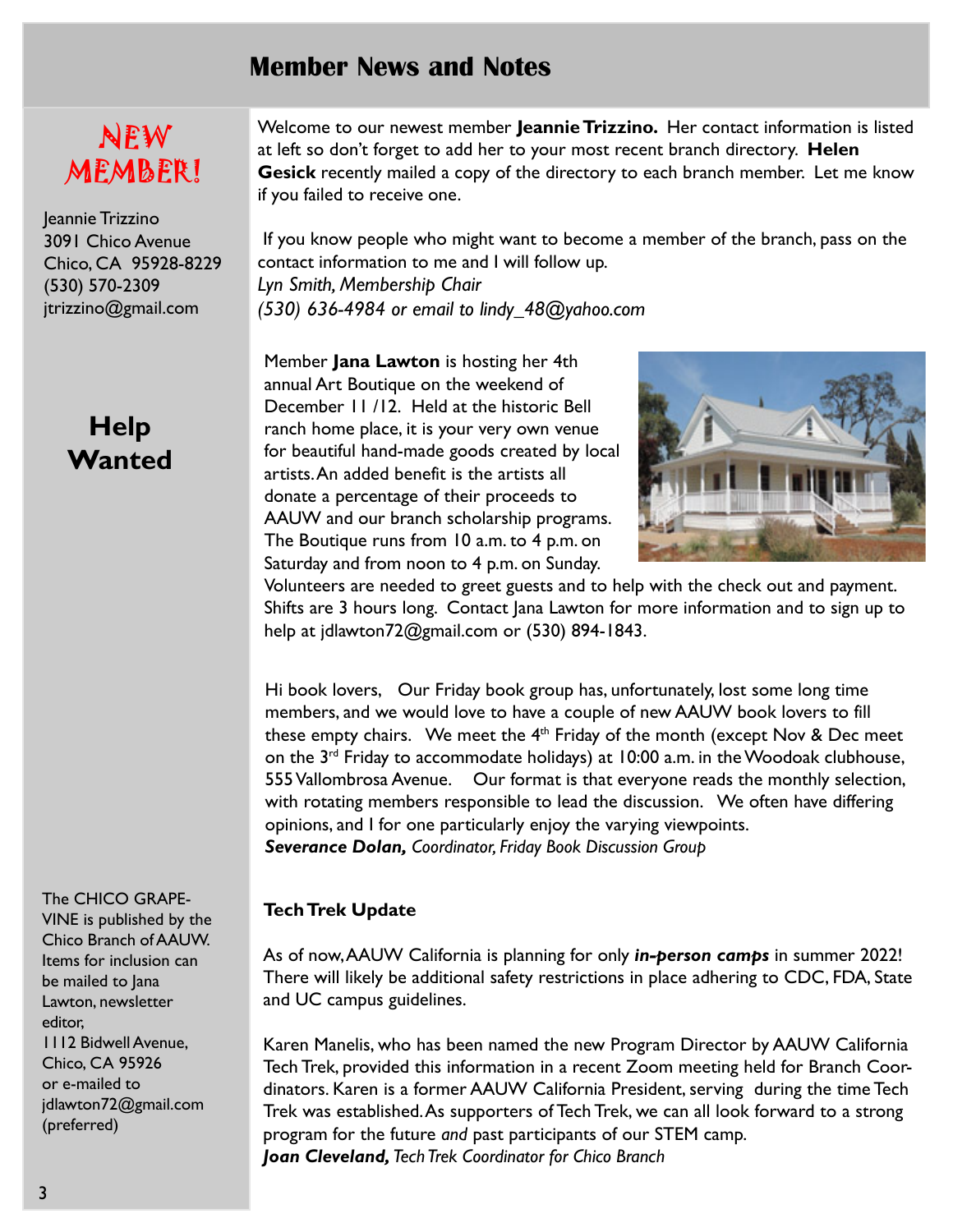## Branch News and Notes

Interest Groups you can join

Mystery Book Discussion Group - We have been meeting for at least a decade, and currently have nine members, some for a long time and some who joined recently. We have met on Zoom throughout the pandemic, with a few exceptions recently, and are moving forward currently with a mixture of in-person and Zoom. In reading mysteries from around the world, we have enjoyed murder while mostly eschewing the more unpleasant ones. We often try to read the first of a series, leaving us to follow up individually with those we like the best. We enjoy one another's company as much as discussing the plot and characters. Some of the mysteries we have read in the past year or so include the following authors: Donna Leon, Catriona McPherson, Jodi Picoult,Viktor Ingolfsson, and Dorothy Sayers. We meet on the third Wednesday of each month at 3 p.m.The book for November 17 is Sulari Gentill's "A Few Right Thinking Men." Coordinator: Denise Worth, dworth@csuchico.edu or 343-5711

Ethnic Writers Book Discussion Group - This group selects books written by authors from other countries and cultures, and includes indigenous Americans and foreign-born writers living in the U.S. Our discussions are enlivened by the foreign travel and living experiences of many in the group. Some of the books we have read and thoroughly enjoyed:

The Morning the Sun Went Down:A Memoir by Daryl Babe Wilson. Born into the Achumawi and Atsugewi tribes (often called the Pit River Nation) of northeastern California,Wilson spent his early years (1950s) with his family in a life rich in tradition. The Harem Within: Tales of a Moroccan Girlhood by Fatima Mernissi. Life in a family home in Fez in the 1940s. Explores concepts of "harem", boundaries and women's issues. Consider This, Senora by Harriet Doerr. Ms. Doerr published her 2nd novel when she was 74, and draws on her time living in Mexico in the 50s and 60s. The magic of this novel is how it slips between cultures, language, memory, and time.

Coordinator: Severance Dolan, severance.dolan@BT-Media.net or (530) 433-0258



A spring 2021 graduate of Pleasant Valley High School, Shivani Torres-Lal (at left) was awarded our Jackson-Heron Family Scholarship. She wrote to branch members:"I am beyond grateful to (your organization) for this award. This money will be a great help when paying for my college expenses. Thank you for your confidence in my abilities." Shivani just began her work at UC, Davis studying toward a degree in chemical engineering.

#### AAUW Chico Scholarship Fund Recognized

Recently, the Chico Community Scholarship Association (CCSA) cited the AAUW Chico Scholarship Fund as a "strong supporter of Chico's high school graduates through its generous scholarship awards each year." For several years, our branch Scholarship Fund has been able to award three or

four scholarships of \$2,500 to \$3,000 each in large part due to donations from our members and their families.

Please consider a contribution between now and January 31st to make this possible for 2022 high school graduates. Checks may be written to AAUW Chico, with "high school Scholarship Fund" on the memo line, and should be sent or delivered to Treasurer Pam Bodnar, 818 Brookwood Way, Chico 95926. The Scholarship Committee is seeking new members. Contact Mary Jensen, Caroline Langen, or Ruth Berger for more information on what committee members do and when they are most active during the year.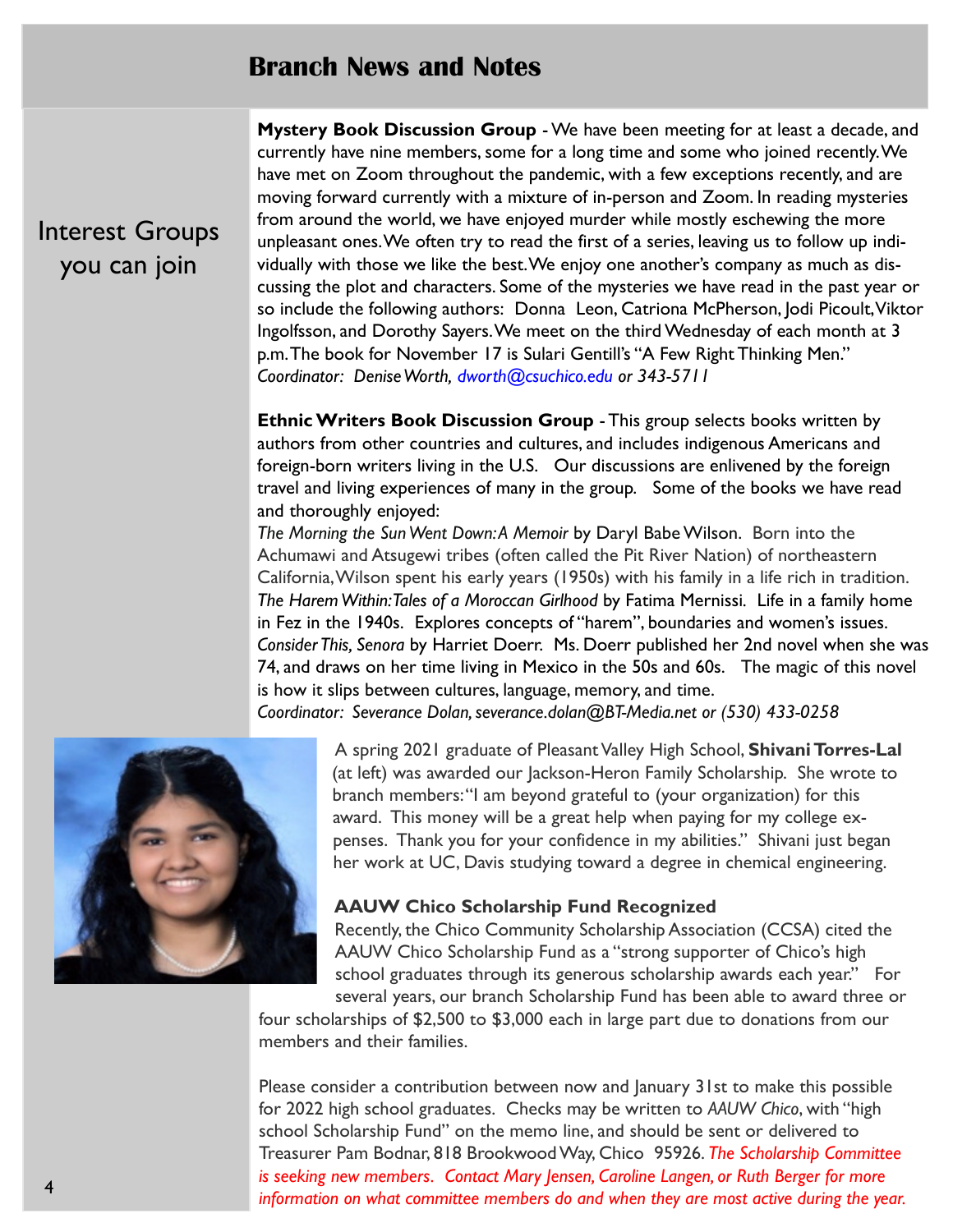# AAUW Funds

There are so many reasons to support AAUW funds, but most importantly, IT'S THE WOMEN who receive support and encouragement from AAUW! When you know what your dollars support and how AAUW is helping to shape the future for women and girls, you will want to make your contribution to AAUW Funds an annual tradition.



Maria Salgado

You should be proud that AAUW is an organization in the forefront of finding solutions to the many situations where EQUITY is still an issue for women and girls. We conduct research and analysis and then craft strategies that can be implemented on the local, state, and national levels to address each issue.

Economic Security - Who isn't aware that many women earn less than men for performing essentially the same work? A classic case is that of Lilly Ledbetter, a production supervisor at Goodyear. She became aware that she was a victim of wage discrimination based on sex because her male counterparts earned more than she did for the same work. However, she received no restitution from Goodyear because the statute of limitations had passed. How can you address an injustice if you are unaware that it is occurring? AAUW and its members helped to pass the Lilly Ledbetter Fair Pay Act. AAUW also introduced WORK SMART and START SMART wage negotiation workshops to help women understand the importance of negotiating for a salary and to practice the skills needed to do so.

**Leadership** - Do we want more women to run for office at all levels of government? to reach for leadership positions in both the public and private sectors? Each year AAUW invites hundreds of college women from around the country for two days of leadership training, inspiration, and networking at the National Conference for College Women Student Leaders. Every year, new leaders emerge with confidence and conviction thanks to AAUW. Our Tech Trek program has a similar effect when we introduce young women to careers in the STEM fields. We stoke the pipeline to these important careers (in which women are still seriously under represented) starting in the 8th grade.



Becky Mashaido

**Education and Training** - Fellowships and grants (nearly \$5 million this past year) support women doing important work in our educational system and that will help them attain their graduate degrees. Amy Irby Shasanmi received an American Fellowship in support of her research on health-care disparities. Maria Salgado received a Career Development Grant to help her prepare to gain a leadership role in higher education so that she can build equity in college access and success pathways for students from marginalized backgrounds. The Boys and Girls Club of Oceanside received a Community Action Grant to create a 24-week program for at-risk girls ages 5 to 18 which provides hands-on learning in science, technology, research, engineering, arts, and mathematics. Becky Mashaido from Kenya received an International Fellowship to study at Northeastern University. Using her background in applied mathematics and computer

science, she will study the impact algorithms have on women while also promoting gender inclusion within the development of artificially intelligent technologies. Jalisa Ferguson received a Research Publication Grant so she can have the time and space to complete and publish her professional research. She has a passion for interdisciplinary approaches to teaching science. Multiply these stories by the hundreds and you will understand what an impact AAUW Funds can have on our future.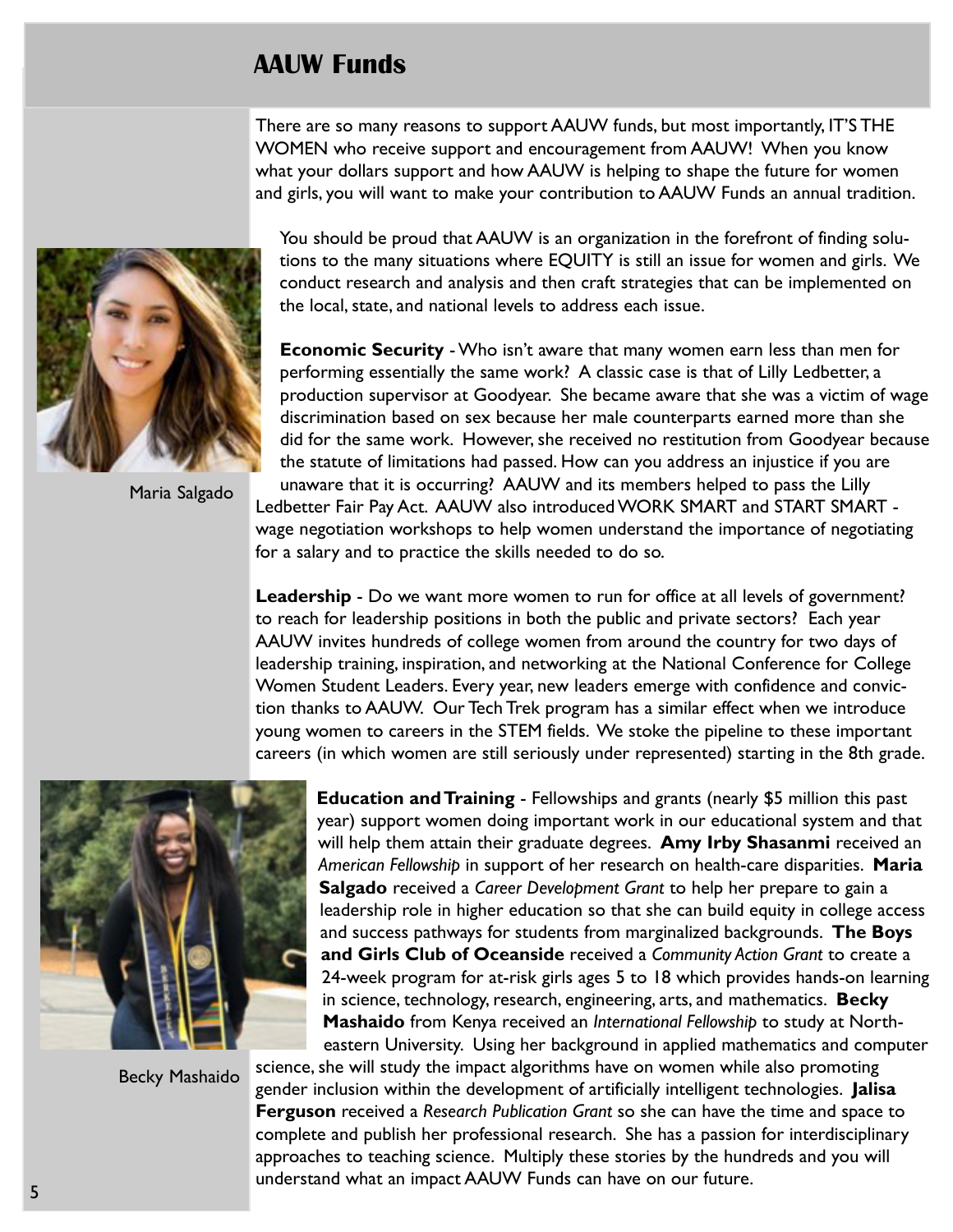# Interest Sections

#### New to AAUW?

Call a group leader for more information about a section you might find of interest. A few have reached capacity but most would welcome new members.



#### Les Flaneurs

Carol Holzgrafe - (530) 774-4009 The group usually meets Tuesdays, Thursdays, and/or Saturdays at 8:30 or 9:30 a.m. depending on the season. A walking/talking group of Chico and Paradise members who wander through local parks and neighborhoods - and sometimes farther afield - commenting on landscaping, architecture, and life, and getting exercise. Email or call for schedule if you might be interested. Carol Holzgrafe, carol@holzgrafe.com, (530) 874-6906 or Satsie Veith at (530) 570-3550.

Wine and Whine, the Fall Version Nov 17 - at 5:30 p.m. Location to be determined. Please contact Carol Holzgrafe, carol@holzgrafe.com if you want to join in. And bring a friend or relative. We are nice people.

#### Out to Lunch

Mary Huntsinger (530) 521-1323 Nov 11 - Japanese Blossoms at 11:30 a.m. Located at 2995 Esplanade on the corner of E Shasta and The Esplanade. Call Mary to make a reservation. Both Paradise and Chico branch members welcome.

#### Computer and iPad Group

Helen Gesick (530) 570-5185 Meets 4th Tuesday at 2:00 p.m. Call Helen for Zoom information



#### Foreign Policy Discussion Group

.

Roxanne Ferry - 891-1722 All welcome. Group meets 4th Monday at 7 p.m. Nov 22 - BREXIT presented by Wendy Woods. Hosted by Jan Britton at 643 W 11th Ave (530) 896-1240



#### Evening Book Discussion Group

Mary Huntsinger (530) 521-1323 Group meets at 7:00 p.m. on 2nd Tuesday Nov 9 - His Truth is Marching on by Jon Meacham Hosted by Wendy Woods at 40 Dominion Drive (530) 899-8607

#### Ethnic Writers Book Discussion Group

Severance Dolan 433-0258 All welcome! Group meets at 1:00 p.m. on 4th Wednesday Note: 3rd Wednesday this month

Nov 17 - The Night Diary by Veera Hiranandani Hosted by Jo Ann Palmer at 20 Pebblewood Pines (530)680-3980

#### Non-fiction Book Discussion Group

Group meets on 1st Friday at 10 a.m. Contact Susan Critchfield for Zoom info at (530) 519-3460. Group will continue to have Zoom sessions through the end of 2021.

#### Mystery Book Discussion Group

Denise Worth 343-5711 Group meets at 3 p.m. on 3rd Wednesday Nov 17 - A Few Right Thinking Men by Sulari Gentill. Call for Zoom invitation to participate.

#### Friday Book Discussion Group

Severance Dolan (530) 433-0258 Group meets at 10 a.m. on 4th Friday at Woodoak condominium club house located at 555 Vallombrosa 3rd Friday this month Nov 19 - Half Broke by Ginger Gaffney. Seeking new members. Group reads both fiction and non fiction - coming up: Love and War in the Apennines by Eric Newby.